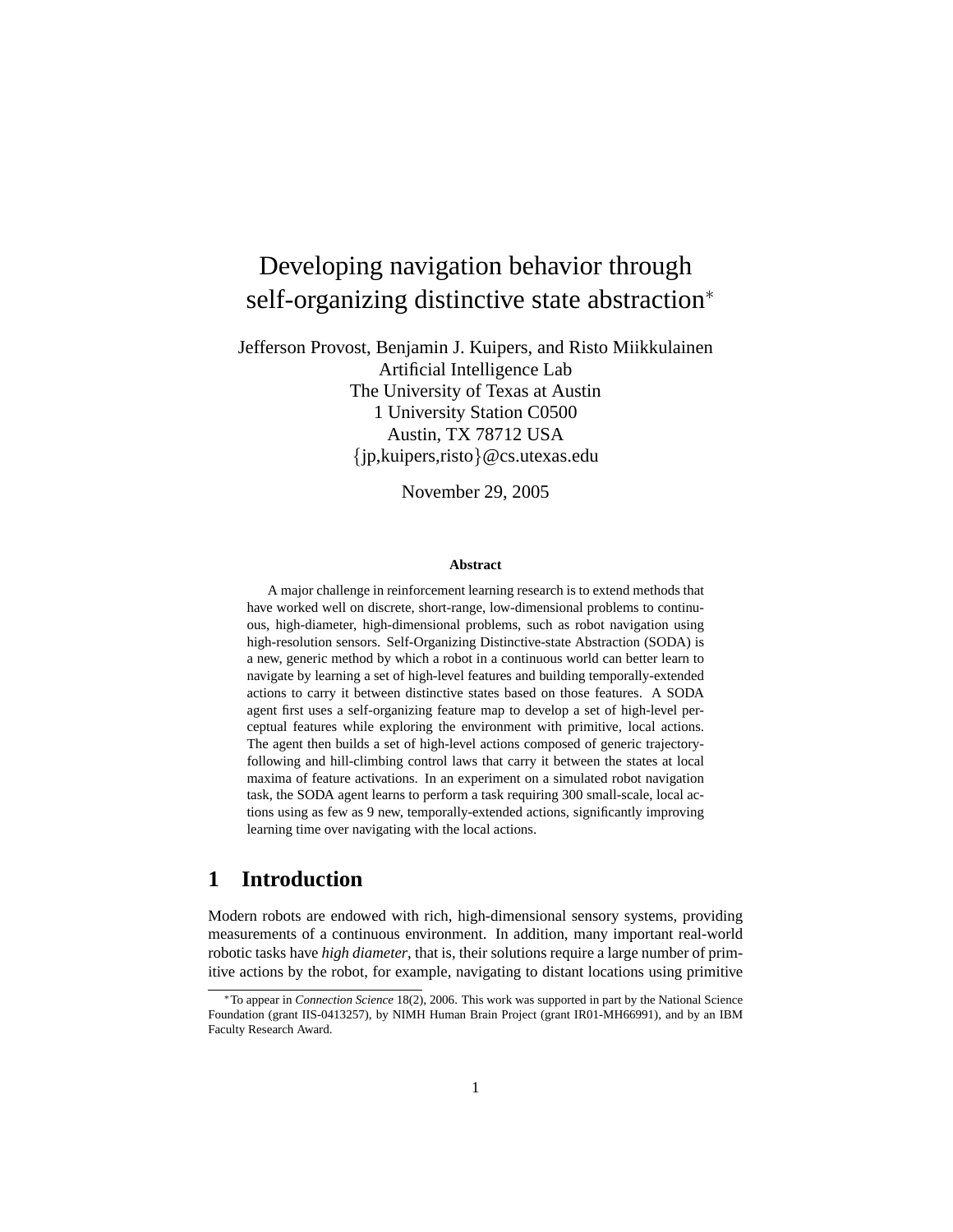motor control commands. Reinforcement learning (RL) methods show promise for automatic learning of robot behavior, but extending these methods to high-dimensional, continuous, high-diameter problems remains a major challenge. Thus, the success of RL on real-world tasks still depends on human analysis of the robot, environment, and task to provide a useful set of perceptual features and an appropriate decomposition of the task into subtasks. For a learning agent to be truly autonomous, however, the 'hard part' of learning ultimately needs to be performed by the agent, rather than the human engineer.

*Self-Organizing Distinctive-state Abstraction* (SODA) is a new method for automatic discovery of high-level perceptual features and large-scale actions for learning to navigate in continuous environments. This paper presents a first implementation of the algorithm in which the features are learned and the high-level action policies are specified by generic control laws based on those features. The control laws encode no specific information about the robot's sensorimotor system, environment, or task, yet the new actions significantly speed learning on a high-diameter navigation task. The implementation is therefore a significant step towards a generic, autonomous learning agent for robot navigation.

Given high-dimensional, continuous-valued sensory input, and continuous motor output, SODA works as follows:

- 1. Learn a set of high-level perceptual features that define *distinctive states* in the environment by training a Self-organizing Feature Map [\(Kohonen 1995\)](#page-15-0) while exploring the environment with primitive actions.
- 2. Construct a set of high-level actions that carry the robot from one distinctive state to another using generic trajectory-following and hill-climbing control laws.
- 3. Learn policies for high-diameter tasks through reinforcement learning in the abstracted space of high-level features and actions.

In order for the control-laws to work, SODA relies on the assumption that the world is continuous, i.e. small actions generally induce small changes in sensor values. This assumption is usually valid in robotic navigation.

Spatial navigation is a foundational domain of common-sense knowledge, and a specific goal of this work is investigation of how an agent can learn to navigate. As a common-sense knowledge domain, spatial navigation is involved in the solution of many day-to-day problems by humans, and animals, and is essential for mobile robotics, but SODA alone is not intended to learn task decomposition for complex 'meta-navigational' tasks (e.g making a sandwich), although spatial navigation may be essential to completing such tasks.

This paper is organized as follows: Section [2](#page-2-0) describes the foundations of SODA in self-organizing maps, robot navigation, reinforcement learning and temporal abstraction. Section [3](#page-5-0) describes the SODA method in detail. Section [4](#page-7-0) describes a experiment with the method that shows a large reduction in task diameter using the learned high-level actions, and Section [5](#page-10-0) discusses the results of the experiment and describes ongoing and future work on SODA.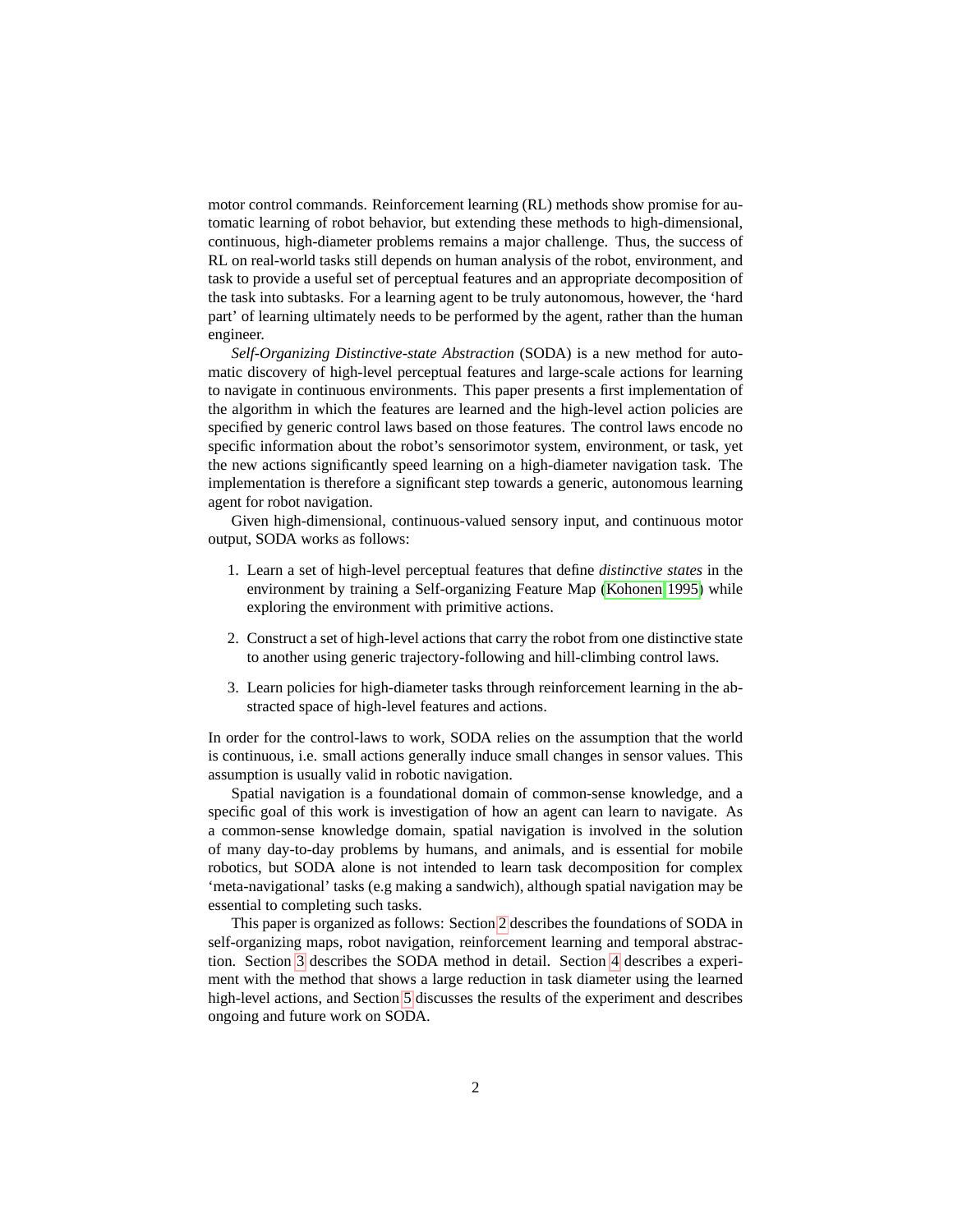### <span id="page-2-0"></span>**2 Background and Related Work**

SODA combines Self-Organizing Feature Maps, the action abstraction from the Spatial Semantic Hierarchy [\(Kuipers 2000\)](#page-15-1), and reinforcement learning with temporal abstraction. These ideas are described in more detail below.

### **2.1 Self-Organizing Feature Maps**

SODA constructs perceptual features by using the sensory input as training data for an unsupervised self-organizing feature map (SOM) [\(Kohonen 1995\)](#page-15-0) that learns a set of *sensory prototypes* to represent its sensory experience.

A standard SOM consists of a set of units arranged in a lattice. The SOM takes a continuous-valued vector x as input and returns one of its units as the output. Each unit i has a weight vector  $w_i$  of the same dimension as the input. On the presentation of an input, each weight vector is compared with the input using the Euclidean distance and a *winner* is selected as  $\arg \min_i ||\mathbf{x} - \mathbf{w}_i||$ . The winner and its lattice neighbors are then adjusted toward x.

The SOM has been used previously for learning perceptual features and state representations in general robotics [\(Martinetz et al. 1990;](#page-15-2) [Duckett and Nehmzow 2000;](#page-15-3) [Nehmzow and Smithers 1991;](#page-15-4) [Provost et al. 2001;](#page-15-5) [Chaput et al. 2003\)](#page-14-0), as well as for learning state abstraction in RL [\(Smith 2002;](#page-16-0) [Toussaint 2004\)](#page-16-1). All these methods use the SOM as a clustering or vector quantization method, ignoring the variation between the inputs that produce the same winner. The SOM, however, can provide both a coarse-grained discretization of its input space, and a set of continuous features (or 'activations') defined in terms of the distance of the input from each unit. These properties divide the continuous state space into a set of neighborhoods defined by their winning unit, each containing a stable fixed point at the local maximum of the winner's activation. SODA uses this feature to construct actions, as described in the next section.

The implementation in this paper uses a variant on the standard SOM algorithm called the Growing Neural Gas (GNG) [\(Fritzke 1995\)](#page-15-6), that begins with a small set of units and inserts new units incrementally to minimize distortion error. The GNG is able to continue learning indefinitely, adapting to changing input distributions. This property makes the GNG especially suitable for robot learning, since a robot experiences its world sequentially, and may experience entirely new regions of the input space after an indeterminate period of exploration. In addition, the GNG is not constrained by the pre-specified topology of the SOM lattice. It learns its own topology in response to experience with the domain. An abbreviated description of the GNG algorithm follows. The reader should refer to the GNG reference [\(Fritzke 1995\)](#page-15-6) for details.

- Begin with two units, randomly placed in the input space.
- Upon presentation of an input vector **x**:
	- Select the two closest units to x, denoted as  $q_1$  and  $q_2$ , if these units are not already connected in the topology, add a connection between them.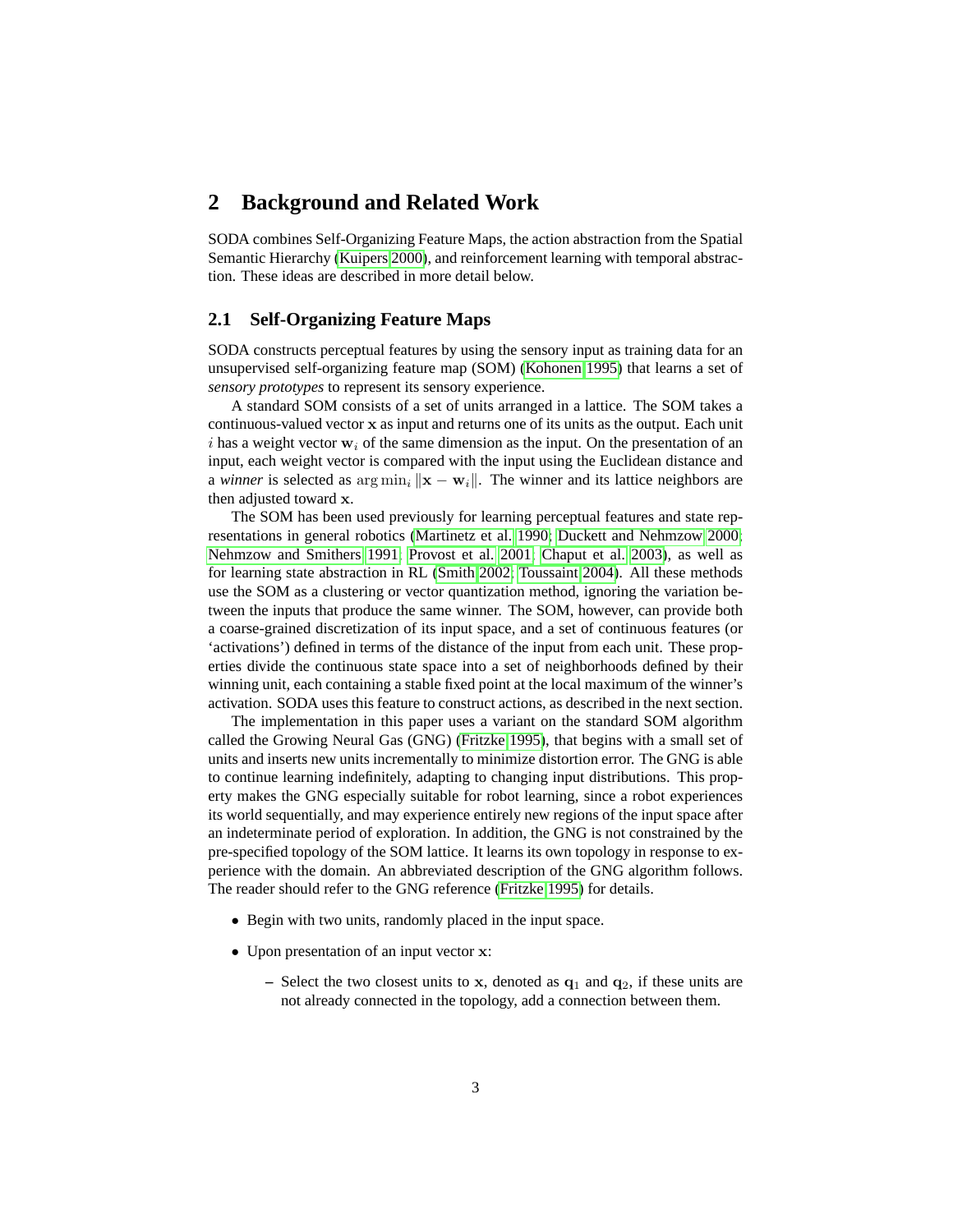

<span id="page-3-1"></span>Figure 1: **High-level Actions.** The agent travels from one distinctive state to another using an action with two parts: first a *trajectory-following* (TF) controller drives the robot into the neighborhood of a new sensory prototype, then a *hill-climbing* (HC) controller takes the robot to the local state that best matches that prototype.

- **–** Move q<sup>1</sup> toward x by a fraction of the distance between them. Move all the topological neighbors of  $q_1$  toward x by a smaller fraction of the respective distances.
- **–** Add the squared error  $||\mathbf{x} \mathbf{q}_1||^2$  to an accumulator associated with  $\mathbf{q}_1$ .
- **–** Decay the accumulated error of all nodes by a fraction of their values.
- Periodically, after every  $\lambda$  inputs, add a unit by selecting the existing unit with the greatest accumulated error and the unit among its topological neighbors with the most accumuated error; add new unit whose weight vector is the average of the two selected units. Connect the new unit to the two selected units, and select the original connection between the two. $<sup>1</sup>$  $<sup>1</sup>$  $<sup>1</sup>$ </sup>

The original GNG algorithm adds nodes until the network reached some fixed criterion such as a maximum number of units. SODA uses a slightly modified algorithm, *Equilibrium-GNG*, that has no fixed stopping criterion, but rather only adds nodes if the average accumulated error over the network is greater than a given threshold. Given a stationary input distribution, an Equilibrium-GNG will grow until reaching an equilibrium between the rate of accumulation of error (per unit) and the rate of decay. If the distribution changes to cover a new part of input space, the error accumulated in the units nearest the new inputs will increase above the threshold, and the network will grow again.

### **2.2 Abstract Actions in the Spatial Semantic Hierarchy**

To create high-level actions, the agent uses the abstraction from the *control level* to the *causal level* of the *Spatial Semantic Hierarchy* (SSH), a theory of representation of large-scale space [\(Kuipers 2000\)](#page-15-1). At the control level, there are two kinds of control laws: *Trajectory-following* (TF) control laws carry the robot from one distinctive state into the neighborhood of another, while *Hill-climbing* (HC) control laws carry the robot to a distinctive state within the neighborhood, by climbing the gradient of some

<span id="page-3-0"></span><sup>&</sup>lt;sup>1</sup>The algorithm also contains provisions for deleting units and connections. For the details the reader is referred to the original GNG paper.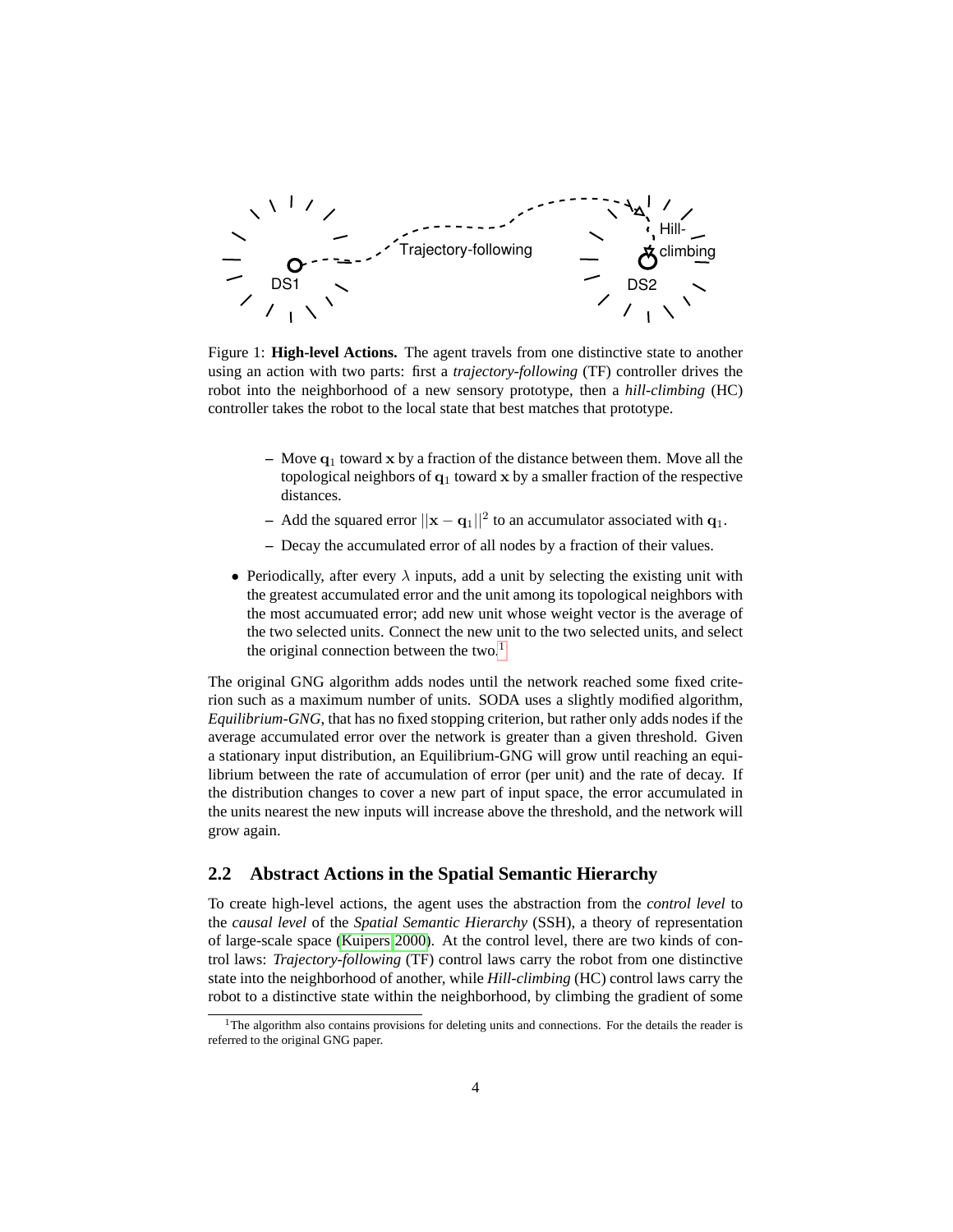'distinctiveness measure' on the sensory input (See Figure [1\)](#page-3-1). The causal level defines a set of high-level actions each consisting of a TF/HC control-law pair that carries the robot from one distinctive state to another. The benefit of these actions is twofold: the TF component gives the actions extent, allowing the agent to move through its environment in large steps, while the HC component reduces positional uncertainty by bringing the robot to a fixed state at the end of each action.

### **2.3 Reinforcement Learning**

SODA uses reinforcement learning to learn a policy over high-level, temporally abstract actions. The next sections describe the RL algorithm used in the experiments and the framework SODA uses for temporal abstraction in RL.

#### <span id="page-4-0"></span>**2.3.1 The Sarsa(**λ**) Algorithm**

The feature and action construction methods in the proposed work are intended to be agnostic with respect to the specific reinforcement learning algorithm used. The experiment in Section [4](#page-7-0) uses  $Sarsa(\lambda)$ , described by [Sutton and Barto](#page-16-2) [\(1998\)](#page-16-2). 'Sarsa' is an acronym for State, Action, Reward, State, Action; each Sarsa update uses the states and actions from time t and the reward, state, and action from time  $t+1$ , usually denoted by the tuple:  $\langle s_t, a_t, r_{t+1}, s_{t+1}, a_{t+1}\rangle$ . In the simplest form, Sarsa modifies the state-value estimate  $Q(s, a)$  as follows:

<span id="page-4-1"></span>
$$
Q(s_t, a_t) \leftarrow Q(s_t, a_t) + \alpha \left[ r_{t+1} + \gamma Q(s_{t+1}, a_{t+1}) - Q(s_t, a_t) \right] \tag{1}
$$

This rule updates the current  $Q$  value by a fraction of the reward after action  $a_t$  plus the *temporal difference* of the discounted reward predicted from the next state-action pair,  $Q(s_{t+1}, a_{t+1})$  and the current estimate of  $Q(s_t, a_t)$ . The parameter  $0 < \alpha < 1$  is a learning rate that controls how much of this value is used. The parameter  $0 < \gamma \leq 1$ is the discount factor. For episodic tasks, that ultimately reach a terminating state, as in Section [4,](#page-7-0)  $\gamma = 1$  is used, allowing  $Q(s, a)$  to approach an estimate of the remaining reward for the episode.

For faster learning Sarsa(λ) performs multiple-step backups by keeping an *eligibility trace*,  $e(s, a)$  for each state action pair. When a step is taken, each eligibility trace is decayed according to a parameter  $0 \leq \lambda < 1$ :

$$
\forall s, a : e(s, a) \leftarrow \lambda e(s, a) \tag{2}
$$

Then the eligibility trace for the last state and action is updated:

$$
e(s_t, a_t) \leftarrow 1 \tag{3}
$$

Finally the Q table is updated according to the eligibility trace:

<span id="page-4-2"></span>
$$
\forall s, a : Q(s, a) \leftarrow Q(s, a) + e(s, a) \alpha [r_{t+1} + \gamma Q(s_{t+1}, a_{t+1}) - Q(s_t, a_t)] \tag{4}
$$

This method can speed up learning by backing up the reward estimates many steps, rather than just one. Note that when  $\lambda = 0$  this update rule reduces to the one step update, above.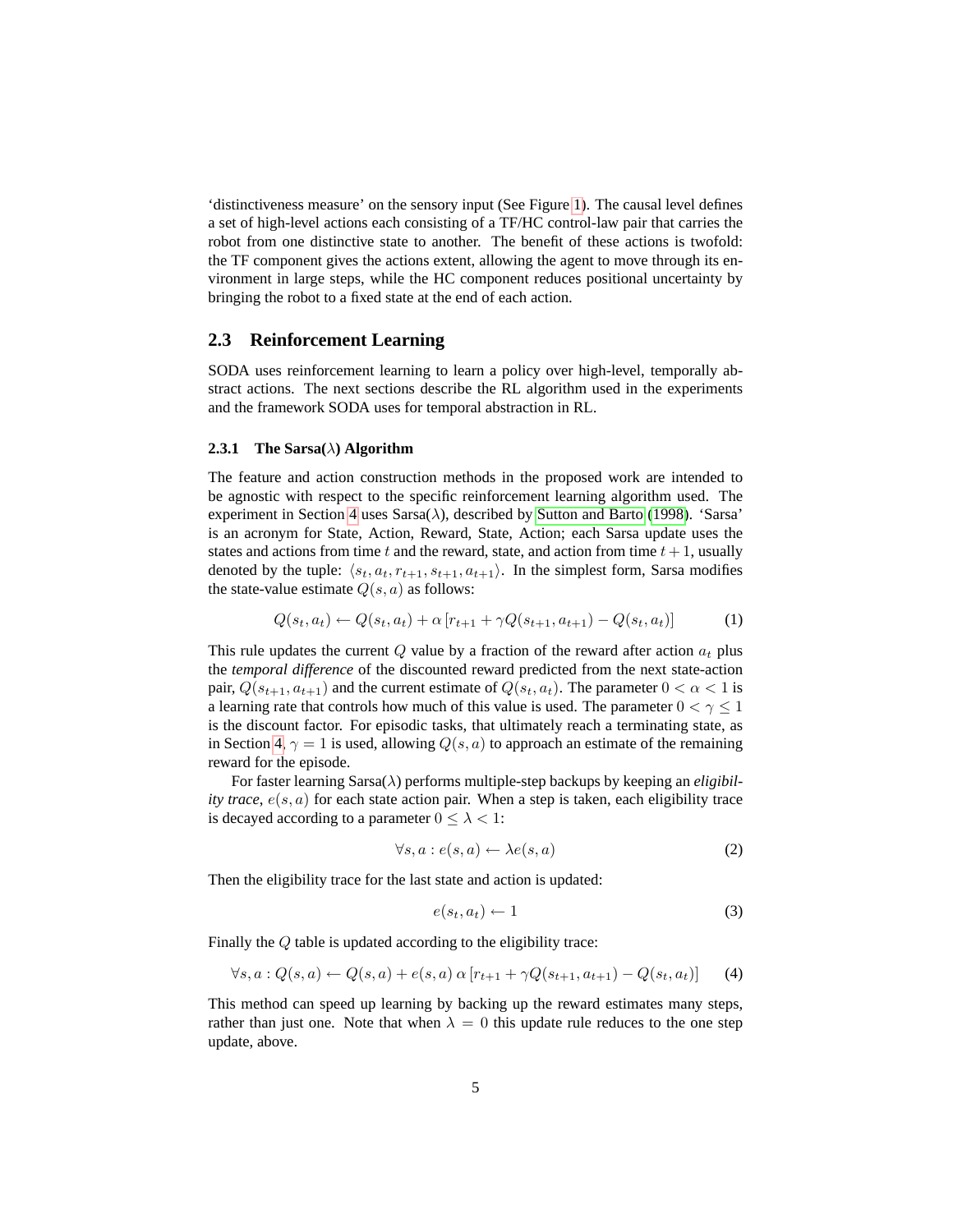#### <span id="page-5-1"></span>**2.3.2 Temporal Abstraction, SMDPs, and Options**

The most widely-used formalism for representing hierarchical task decomposition in reinforcement learning is the semi-Markov decision process (SMDP). SMDPs extend MDPs by allowing actions with variable temporal extent, that may themselves be implemented with RL, executed as 'subroutines.' Such processes are 'semi-Markov' because the choice of primitive actions (at the lowest level of the decomposition) depends not only on the environmental state, but also on the internal state of the agent, as manifest in the choice of higher-level actions.

One formalism for describing SMDPs, called *Options* [\(Precup 2000;](#page-15-7) [Sutton et al.](#page-16-3) [1999\)](#page-16-3), defines temporally-extended actions ('options') as tuples  $\langle \mathcal{I}, \pi, \beta \rangle$ , where the *input set*,  $\mathcal{I} \subseteq \mathcal{S}$ , is the set of states where the option may be executed, the policy,  $\pi : \mathcal{S} \times \mathcal{A} \rightarrow [0, 1]$ , determines the probability of selecting a particular action in a particular state while the option is executing, and the *termination condition*,  $\beta : \mathcal{S} \rightarrow$  $[0, 1]$ , indicates the probability that the option will terminate in any particular state. For uniformity, primitive actions are formalized as options so each SMDP is defined over options only. Each primitive action  $a \in \mathcal{A}$  can be seen as an option whose input set  $\mathcal I$  is the set of states where the action is applicable, whose policy  $\pi$  chooses a always, and whose termination condition  $\beta$  always returns 1.

There has been considerable research into automatically discovering options or other kinds of high-level actions for reinforcement learning [\(Digney 1998;](#page-14-1) [McGov](#page-15-8)[ern and Barto 2001;](#page-15-8) [Ryan 2002;](#page-15-9) [Hengst 2002\)](#page-15-10). These methods all assume that a continuous-to-discrete abstraction already exists, and they search for higher-level temporal abstractions in the (already abstracted) discrete Markov decision process. SODA assumes a continuous state space and discovers a continuous-to-discrete abstraction of both perceptual and action space that results in temporally extended, abstract actions, using the gradients of continuous features to define the high-level actions. The above methods and SODA are potentially complementary. In very large problems it is likely that multiple levels of abstraction will be needed. Eventually we expect to use the methods above to perform additional temporal abstraction on top of the continuous-todiscrete abstraction SODA provides.

### <span id="page-5-0"></span>**3 Learning Method and Representation**

The SODA algorithm can be characterized formally as follows. Given

- a robot with a sensory system providing experience as a sequence of N-dimensional, continuous *sensory vectors*  $\mathbf{y}_1, \mathbf{y}_2, \ldots$ , where every  $\mathbf{y}_t \in \mathbb{R}^N$ ,
- a continuous, M-dimensional motor system that accepts from the agent a sequence of *motor vectors*  $\mathbf{u}_1, \mathbf{u}_2, \dots$  where every  $\mathbf{u}_t \in \mathbb{R}^M$ ,
- a continuous world, in which small actions induce small changes in sensor values,
- and a scalar *reward signal*,  $r_1, r_2, \ldots$ , that defines a high-diameter task (that is, maximizing the expected value of  $r$  requires a long sequence of motor vectors  $\mathbf{u}_t, \ldots \mathbf{u}_{t+k}$ ).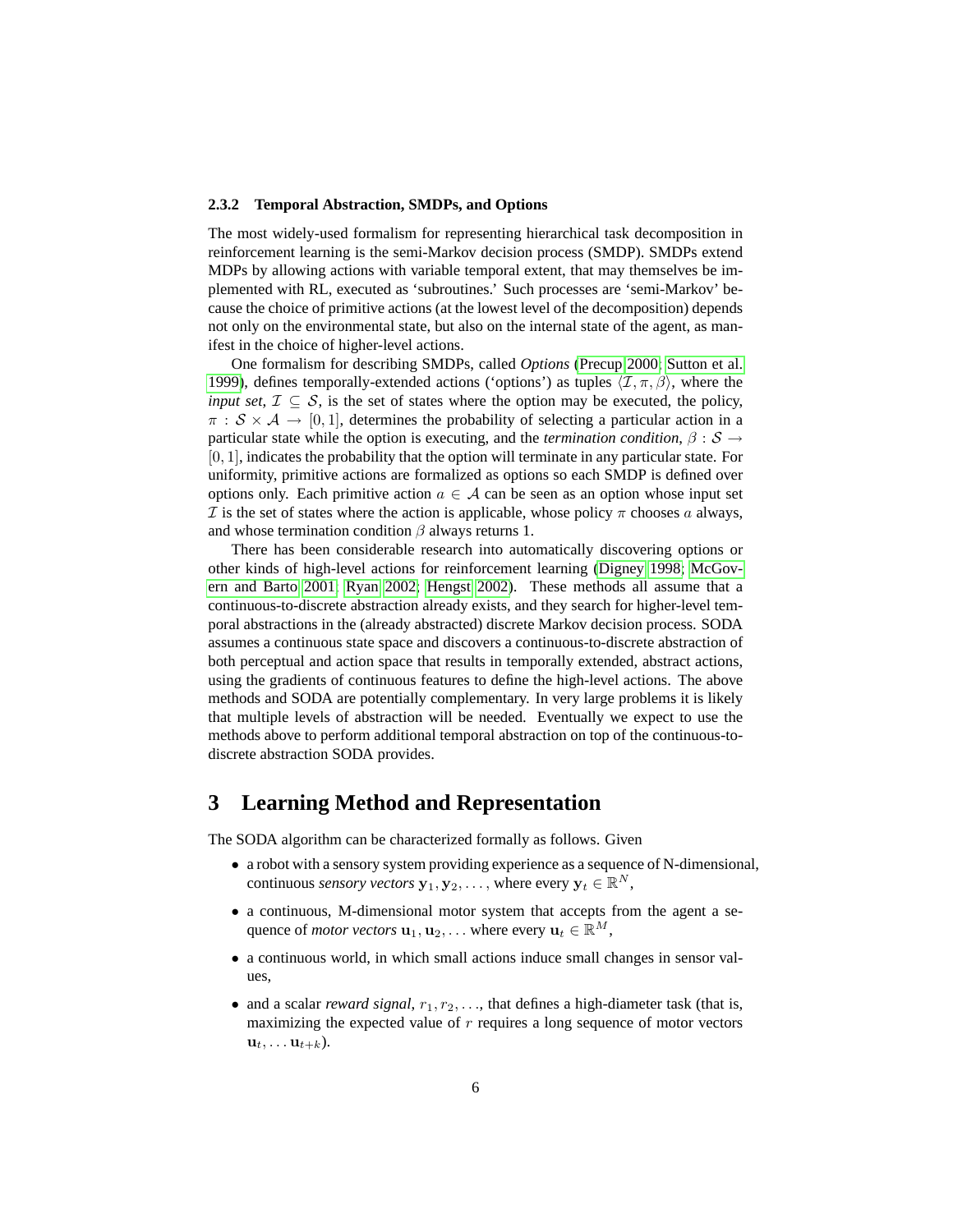the algorithm performs these steps:

- 1. Define a set of discrete, local primitive actions  $A^0$ : First, using methods developed by [Pierce and Kuipers \(1997\)](#page-15-11), learn an *abstract motor interface*, a basis set of orthogonal motor vectors  $\mathcal{U} = {\mathbf{u}^0, \mathbf{u}^1, ... \mathbf{u}^{n-1}}$  spanning the set of motor vectors  $\mathbf{u}_t$  possible for the robot. Then define  $\mathcal{A}^0$  to be the set of  $2n$  discrete actions derived from U by setting the motor signal  $\mathbf{u}_t$  to the value  $\mathbf{u}^i$  or  $-\mathbf{u}^i$  for a short time period  $\Delta t$ .
- 2. Learn a set  $F$  of high-level perceptual features: Exploring the environment with a random sequence of  $A^0$  actions, train a SOM with the sensor signal  $y_t$  to converge to a set of high-level features of the environment. For each weight vector  $w_i$  in the SOM, there is an *activation function*  $f_i \in \mathcal{F}$  such that:

<span id="page-6-0"></span>
$$
f_i(\mathbf{y}) = \frac{\hat{f}_i(\mathbf{y})}{\sum_{j=0}^{|\mathcal{F}|} \hat{f}_j(\mathbf{y})} \text{ where } \hat{f}_j(\mathbf{y}) = \frac{1}{\|\mathbf{y} - \mathbf{w}_j\|^2} \tag{5}
$$

These equations define an activation for each unit that varies with the inverse of the Euclidean distance of that unit from the input vector. The activation across all units is normalized to sum to unity. The *response exponent* z is a parameter that controls the 'width' or 'focus' of the response, with higher  $z$  allocating more activation to the winner.

- 3. Define a hill-climbing (HC) control law for each  $f_i \in \mathcal{F}$ : For each  $f_i$  in the context where  $\argmax_{f \in \mathcal{F}} f =_i$ , estimate its gradient with respect to each primitive action  $a_j^0$  in  $\mathcal{A}^0$ , denoted  $\Delta^j f_i$ . This estimate is currently found by applying each action, sampling the feature value, and reversing the action. The HC control-law selects the action with the highest gradient, terminating when all the gradients are negative (See Table [1\)](#page-7-1). The state of the agent when hill-climbing terminates is defined to be a *distinctive state* (dstate).
- 4. For each distinctive state defined by  $f_i \in \mathcal{F}$ , define trajectory-following control laws that take the agent to a state where a different feature  $f_i \in \mathcal{F}$  is dominant. Currently, the algorithm proposes one such TF control law for each primitive action  $a_k^0 \in A^0$ , consisting of simply repeating  $a_k^0$  until the dominant feature  $f_i$ is replaced by another feature  $f_i$  (See Table [1\)](#page-7-1).
- 5. Define a set of higher-level actions  $A^1$  where each  $a_m^1 \in A^1$  consists of executing one TF control law, and then hill-climbing on the resulting dominant feature  $f_i$ . At this point the agent has abstracted its continuous state and action space into a discrete Semi-Markov Decision Process (SMDP) with one state for each feature in  $F$ , and the large-scale actions in  $\mathcal{A}^1$ .

### **3.1 Policy Learning with High-level Actions**

The new, feature-action space defined by  $\mathcal F$  and  $\mathcal A^1$  forms a semi-Markov decision process (SMDP). As described in Section [2.3.2,](#page-5-1) high-level actions can be described as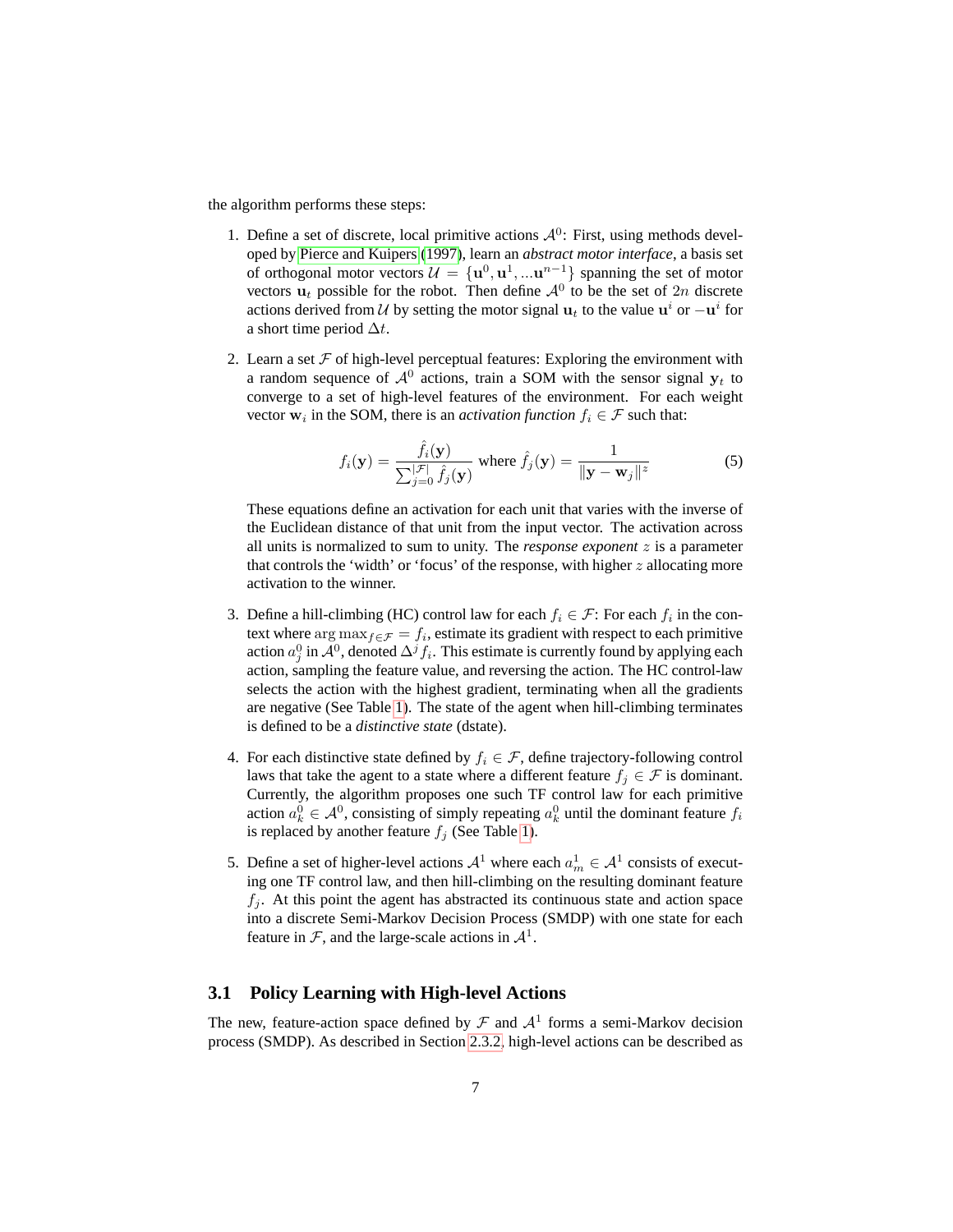```
Trajectory-follow on a_i^0:
f_w \leftarrow \arg \max_{f \in \mathcal{F}} f(\mathbf{y})while f_w = \arg \max_{f \in \mathcal{F}} f(\mathbf{y}):
            execute action a_i^0f_{ds} \leftarrow \arg \max_{f \in \mathcal{F}} f(\mathbf{y})Hill-climb on f_{ds}:
while \max_j \Delta^j f_{ds} > 0:
            w \leftarrow \arg \max_j \Delta^j f_{ds}execute action a_w^0
```
<span id="page-7-1"></span>Table 1: Trajectory-following/Hill-climbing Pseudo-code.  $\Delta^j f_i$  is the gradient of feature  $f_i$  with respect to primitive action  $a_j^0$ .

*options*. Each action  $a_i^1$  is an option  $o_i = \langle \mathcal{I}_i, \pi_i, \beta_i \rangle$ , where the input set,  $\mathcal{I}_i$ , is the set of states where that action's initial trajectory-following control law is applicable<sup>[2](#page-7-2)</sup>,  $\pi_i$  embodies the combination of trajectory-following and hill-climbing control-laws described above, and  $\beta_i$  returns true in the states where hill-climbing control-laws terminate, as described in Table [1.](#page-7-1)

To learn a policy for selecting options to execute, the  $Sarsa(\lambda)$  algorithm presented in Section [2.3.1](#page-4-0) must be slightly modified to accommodate the new options [\(Precup](#page-15-7) [2000\)](#page-15-7). Assume an option  $o_t$  is executed at time t, and takes  $\tau$  steps to complete. Define  $\rho_{t+\tau}$  as the cumulative, discounted reward over the duration of the option:

$$
\rho_{t+\tau} = \sum_{i=0}^{\tau-1} \gamma^i r_{t+i+1} \tag{6}
$$

Using this value, the one-step update rule (Equation [1\)](#page-4-1) is modified as follows:

$$
Q(s_t, o_t) \leftarrow Q(s_t, o_t) + \alpha \left[ \rho_{t+\tau} + \gamma^{\tau} Q(s_{t+\tau}, o_{t+\tau}) - Q(s_t, o_t) \right] \tag{7}
$$

For Sarsa( $\lambda$ ), the multi-step update rule (Equation [4\)](#page-4-2) is modified analogously. The eligibility-trace now tracks state-option pairs,  $e(s, o)$ , and is updated upon option selection.

Note that for one-step options, these modifications reduce to the original Sarsa( $\lambda$ ) equations. Also, obviously, when  $\gamma = 1$ , as is often true in episodic tasks (and is true in the experiment in Section [4\)](#page-7-0), the reward  $\rho$  is simply the total reward accumulated over the course of executing the option, and the update rule is again essentially the same as the original, if the reward  $r$  in the original rule is taken to mean the reward accumulated since the last action.

### <span id="page-7-0"></span>**4 Experiment**

This section presents an experiment demonstrating that SODA significantly reduces the task diameter in a robot navigation task.

<span id="page-7-2"></span> $2$ In the current case, the trajectory-following control law is open-loop and always applicable, but this formulation admits more sophisticated control-laws with applicability conditions.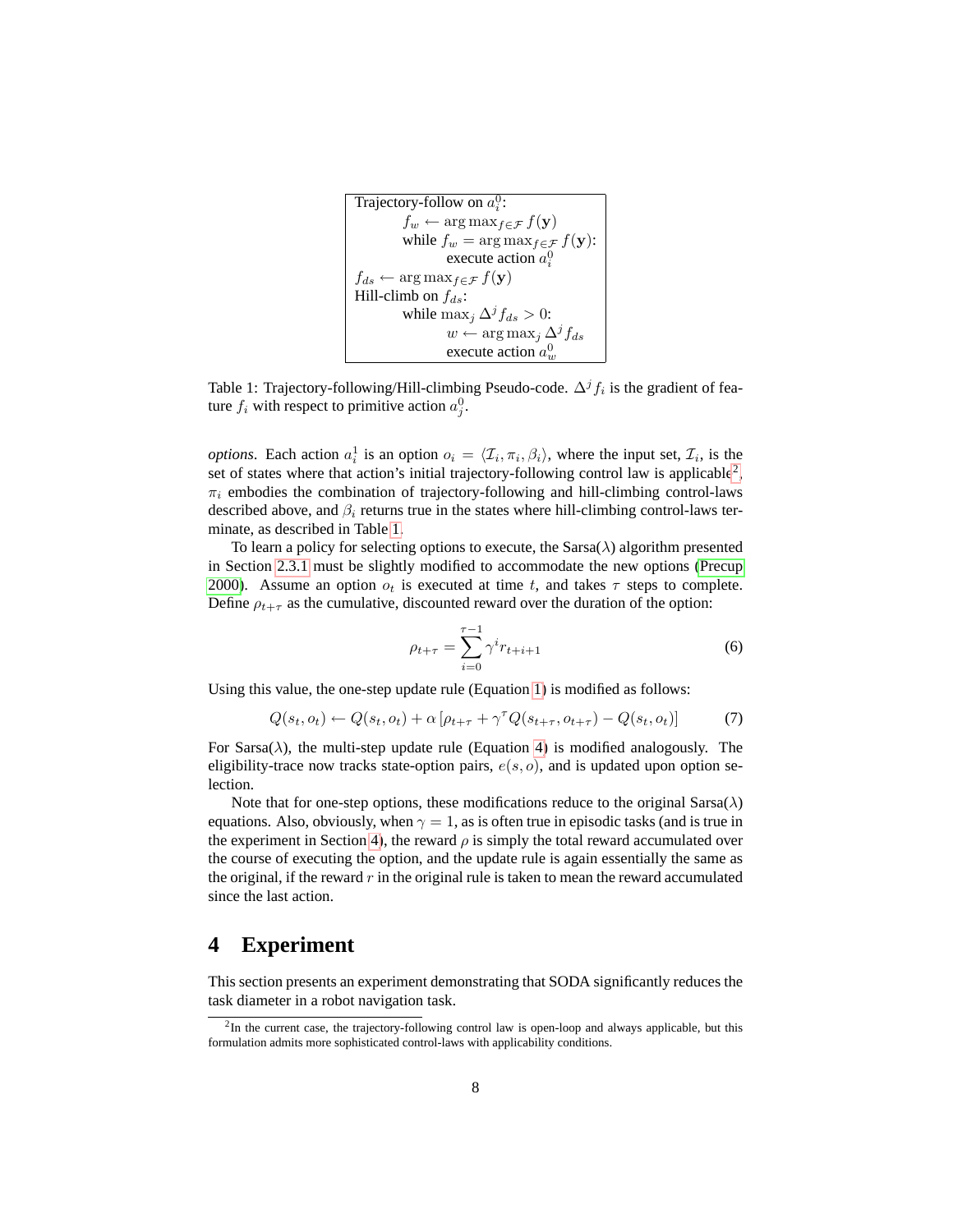

<span id="page-8-0"></span>Figure 2: **Simulated Robot Environment**. A screen-shot of the Stage robot simulator with the simulated robot and experimental environment. The robot has a drive-and-turn base, and a laser rangefinder. The agent must learn to travel from the left end of the upper hallway to the end of the lower hallway. The shading indicates the area swept out by the laser rangefinder.

| (a) Abstract Motor Interface |                 |                    |
|------------------------------|-----------------|--------------------|
|                              |                 | 111                |
| drive                        | $250$ mm/sec    | $0 \text{ mm/sec}$ |
| turn                         | $0^{\circ}/sec$ | $90^{\circ}/sec$   |

| (b) Primitive Actions $A$ |              |                  |  |
|---------------------------|--------------|------------------|--|
| action                    | 11           | step             |  |
| $a_0^0$                   | $11^{\circ}$ | 25 <sub>mm</sub> |  |
| $a_1$                     |              | $-25$ mm         |  |
| $a_2^0$                   | 11           | $Q^{\circ}$      |  |
|                           |              |                  |  |

<span id="page-8-1"></span>Table 2: Abstract Motor Interface and Primitive Actions

In the experiment, a SODA agent is instantiated in a simulated robot using the Stage simulator [\(Gerkey et al. 2003\)](#page-15-12). The environment is a T-shaped room or maze, shown in Figure [2,](#page-8-0) measuring 10 000 mm  $\times$  6000 mm. The robot has a simple drive/turn motor system, and the agent is assumed to have already identified the two dimensional abstract motor interface  $U$  shown in Table [2\(](#page-8-1)a). Stage does not simulate acceleration, so velocity changes instantaneously. The agent's input y consists of the response from a single simulated SICK LMS laser rangefinder, providing 180 range readings over the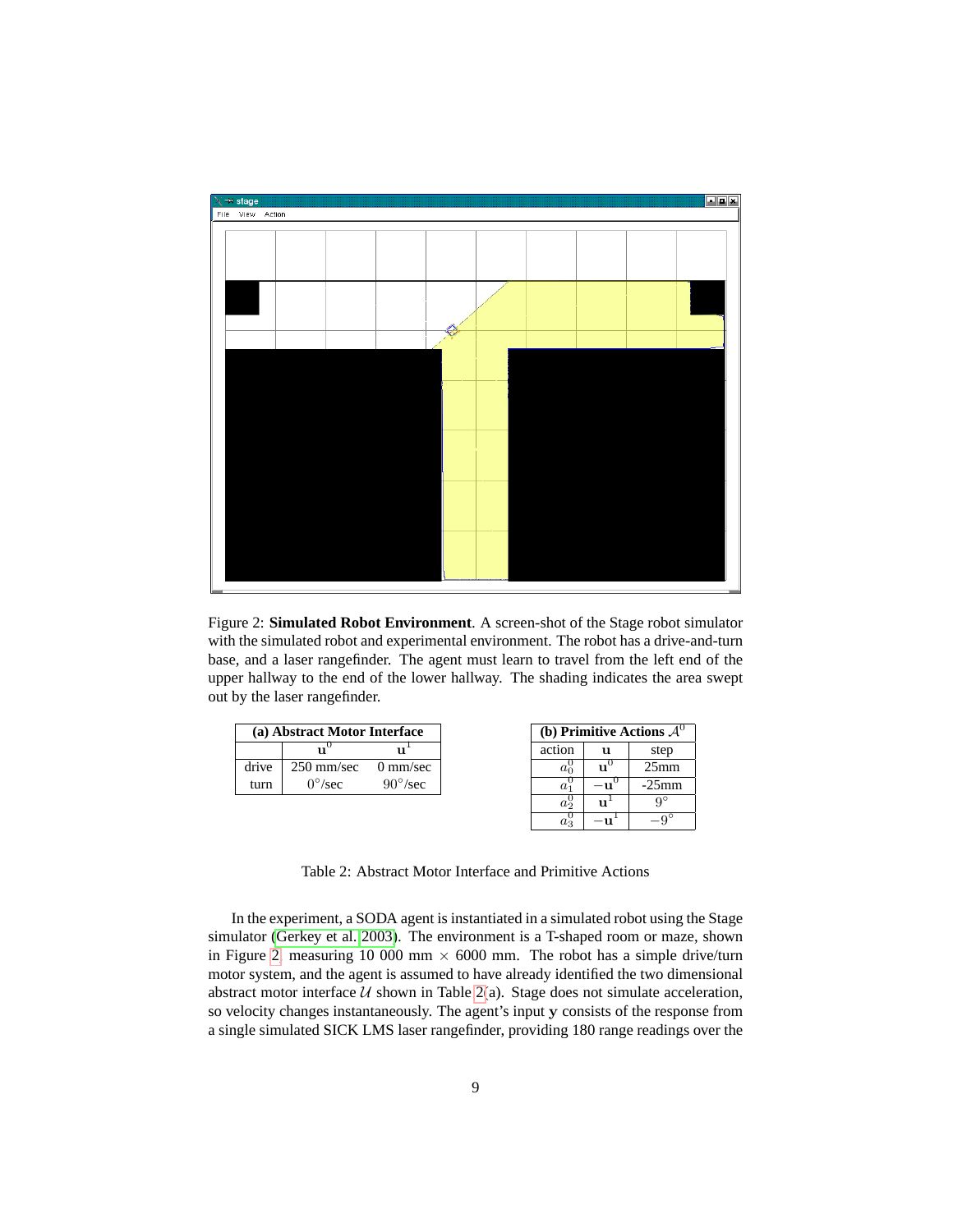

<span id="page-9-0"></span>Figure 3: **Example Learned Perceptual Prototypes.** The agent's self-organizing feature map learns a set of perceptual prototypes that are used to define perceptually distinctive states in the environment. This figure shows the set of features learned from one run. Each feature is a prototypical laser rangefinder image plotted radially, with the robot at the origin.

forward semi-circle, with a maximum range of 8000 mm and a resolution of 10 mm. The simulator accepts motor commands and provides sensations at 10 Hz (simulator time). The abstract motor interface is quantized at this rate to provide four  $\mathcal{A}^0$  actions consisting of positive and negative steps along each axis of motor control. These actions are described in Table [2\(](#page-8-1)b).

The agent's task is to drive from the left end of the upper hallway to the bottom of the center hallway. The task terminates when the robot reaches within 500 mm of the goal (a point 500 mm from the end of the lower corridor), or times out after 10 000 simulator steps. The reward on each non-terminal step is -1 unless the robot collides with a wall, in which case it is -5. The reward upon successful termination is 0. This scheme rewards finding the shortest path to the goal while not bumping into walls.

To learn the initial set of perceptual features, the agent trains a Growing Neural Gas network with its sensory input over a 500 000 step random walk through the environment (the equivalent of 50 task learning episodes). The GNG parameters are  $\lambda = 2000$ ,  $\alpha = 0.05, \beta = 0.0005, e_b = 0.05, e_n = 0.0006, a_{max} = 100$  [\(Fritzke 1995\)](#page-15-6). The GNG was configured to grow only if the average cumulative distortion error across all units was greater than 37500. A typical set of learned features is shown in Figure [3.](#page-9-0) This set comprises a wide variety of prototypical views of the environment. Feature activations are computed according to Equation [\(5\)](#page-6-0), with response exponent  $z = 4$ .

The agent has four simple, open-loop trajectory-following control laws, one for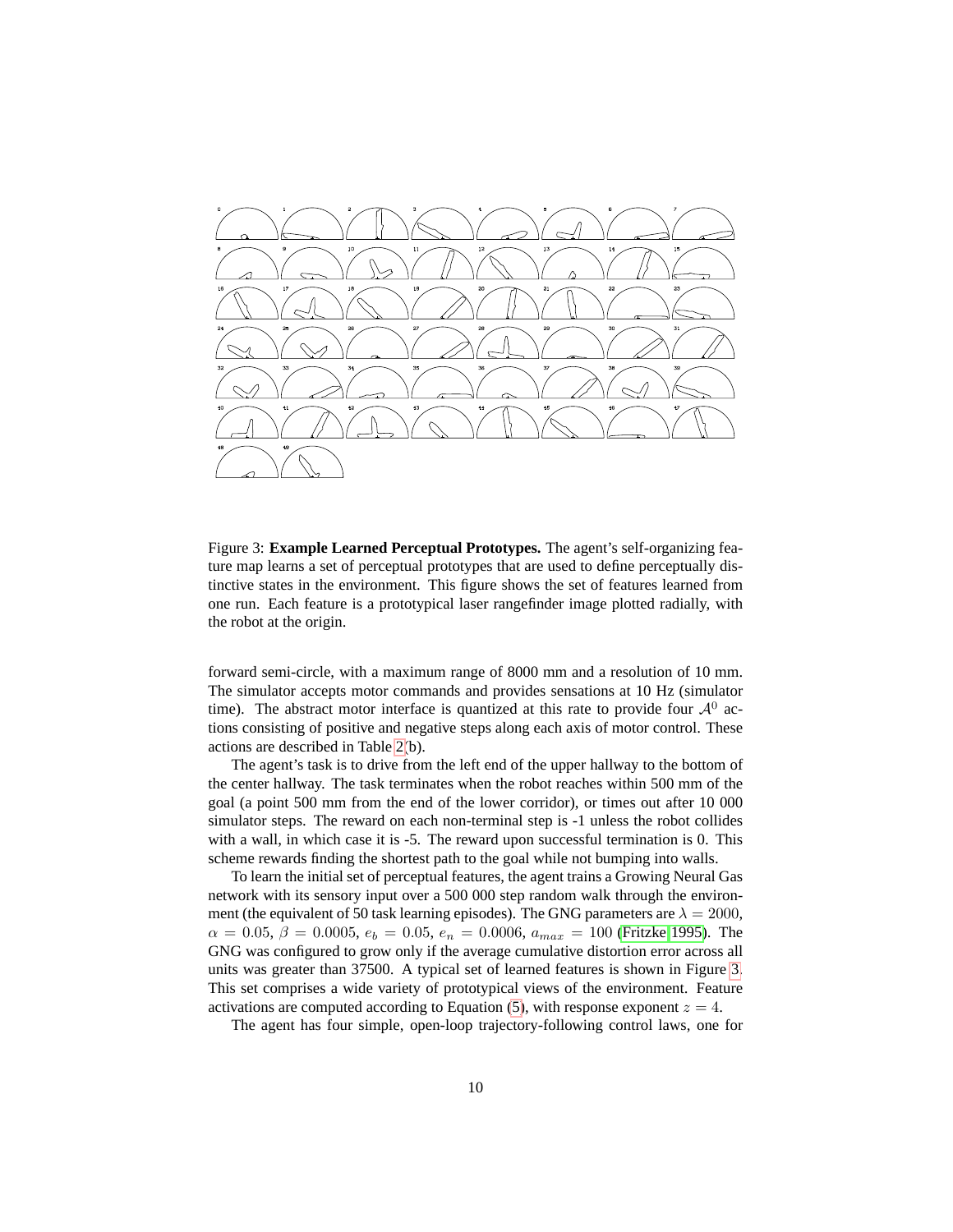each  $A<sup>0</sup>$  action, as described in step 4 of the algorithm. The agent learns its high-level control policy using episodic, tabular  $SARSA(\lambda)$  reinforcement learning [\(Sutton and](#page-16-2) [Barto 1998\)](#page-16-2), using the SOM winner as the state. SARSA parameters<sup>[3](#page-10-1)</sup> used are  $\lambda = 0.9$ ,  $\alpha = 0.2$ ,  $\gamma = 1.0$ . All Q values are initialized optimistically to 0.0, and actions are selected greedily with ties broken randomly. These parameter values for both the GNG and SARSA were found to be reasonable after some manual experimentation, but, in keeping with the spirit of autonomous learning, no exhaustive parameter search was performed. Learning trials consisted of 12 runs of 5000 episodes in each of two experimental conditions, the first with only  $A^0$  actions, the second with only  $A^1$  actions. This experiment used 10 different trained SOMs for a total of 240 runs.

#### **4.1 Results**

Figure [4](#page-11-0) demonstrates that agents learn more often to complete the task in the time allotted using  $A^1$  actions than using  $A^0$  actions<sup>[4](#page-10-2)</sup>, and those that do finish generally do so sooner. For readability, Figure [4](#page-11-0) shows the performance of only a fraction of trials. Figure [5](#page-12-0) shows average performance over all trials, and confirms that the trend in Figure [4h](#page-11-0)olds.

Figure [6](#page-13-0) shows a typical task solution learned using high-level actions. Figure [7](#page-14-2) shows the sequence of features that define the distinctive states in that solution, in the order that they are encountered in the solution. These figures show that the  $A<sup>1</sup>$  actions are highly abstracted compared to the  $A<sup>0</sup>$  actions. In particular the first and eighth actions can be interpreted as 'travel down the hall' and comprise large numbers of primitive actions, and even the five smaller actions used to turn in the intersection are considerably larger than single  $A^0$  actions.

# <span id="page-10-0"></span>**5 Discussion and Future Work**

The results of these experiments demonstrate that SODA can dramatically improve reinforcement learning over using the same coarse-coded state representation and shortrange,  $A^0$  actions.

The improved task learning in this experiment follows from two sources: reduced positional uncertainty and reduced task diameter. First, state abstraction methods that partition a continuous state space alias the environment, creating uncertainty about the outcome of actions. For example, if two states in the same partition differ in orientation by a few degrees, moving forward may lead to drastically different states. Hill-climbing to the local feature maximum greatly reduces this uncertainty and thus makes actions more reliable, making it easier to learn the task.

Second, using the short-range actions, the task has a large diameter: the agent must make at least 300 actions to get to the goal. Since a critical choice that must be learned – turning right at the intersection – is approximately halfway through the action sequence, it takes many trials and much exploration to back up the reward to the

<span id="page-10-2"></span><span id="page-10-1"></span><sup>&</sup>lt;sup>3</sup>SARSA parameters  $\lambda$  and  $\alpha$  have different meanings than the GNG parameters with the same names.

<sup>4</sup>Because of the -1 reward per step, any agent achieving reward greater than -10 000 in an episode must have reached the goal.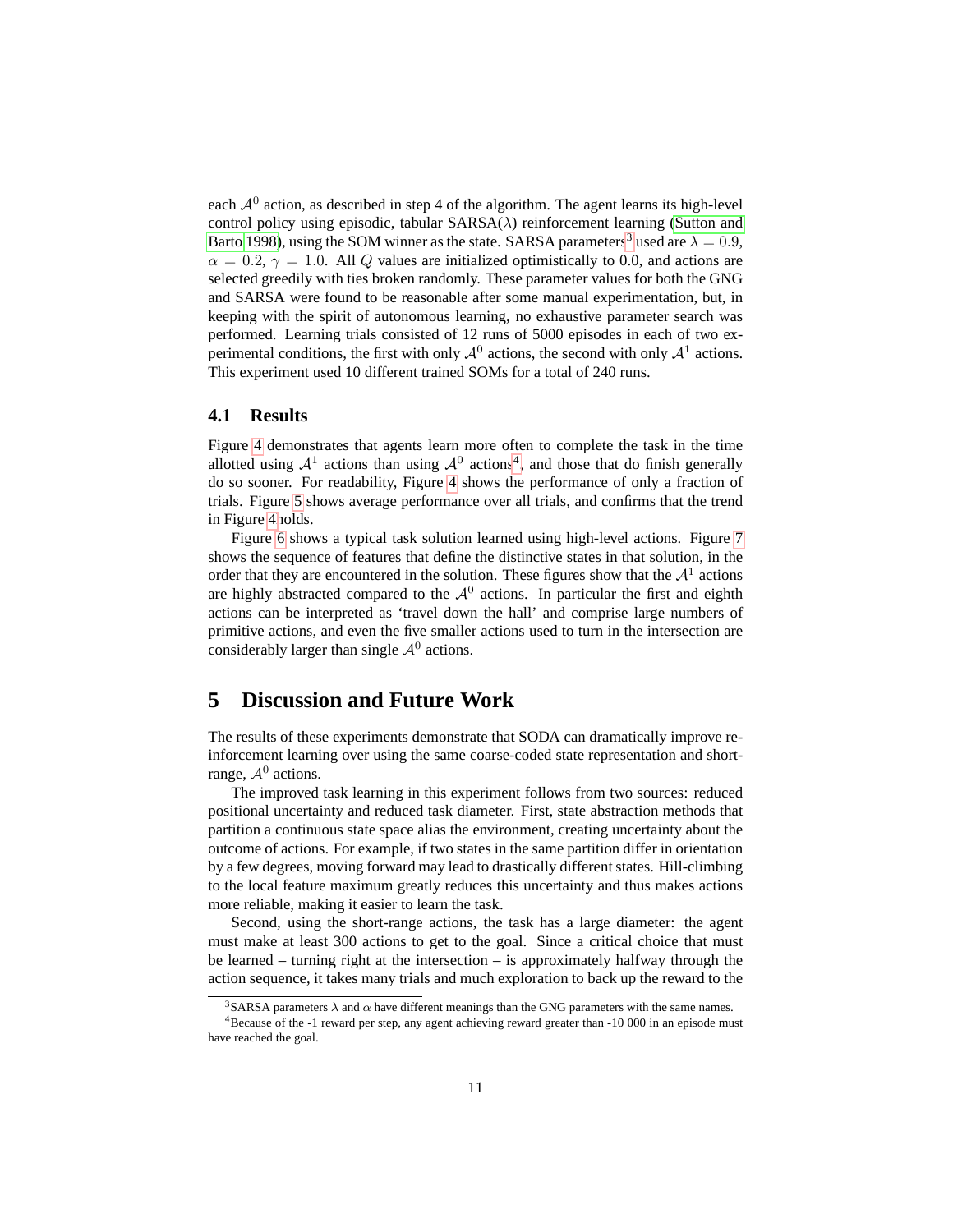

<span id="page-11-0"></span>Figure 4: **Learning Performance** These plots show the reward per episode for a selection of individual agents in the navigation experiment. The top plot shows performance for the agents using A0 actions, the bottom plot for agents using A1 actions. Every fifth agent is shown for a total of 24 curves per figure. The curves are smoothed with a 100 episode moving window.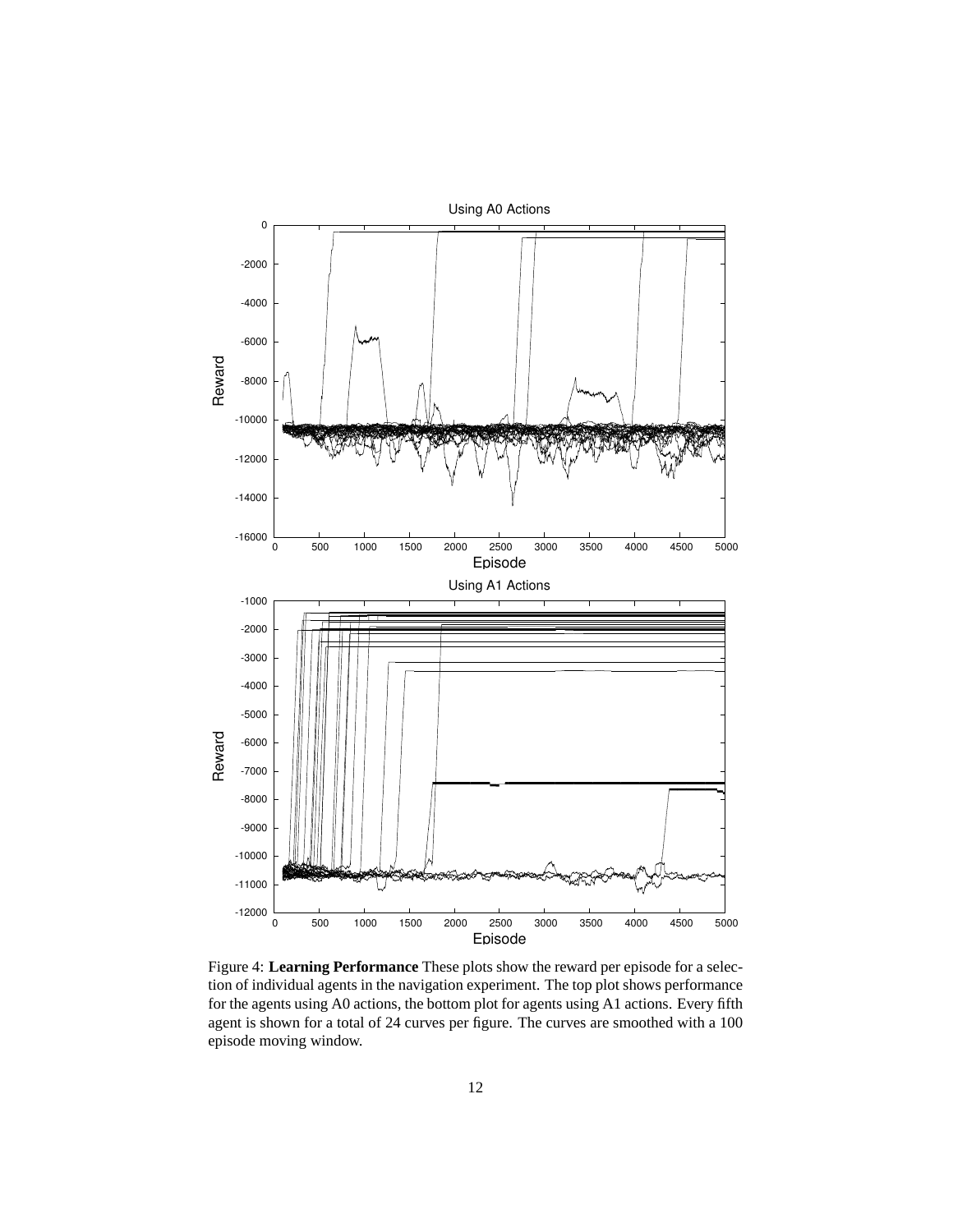

<span id="page-12-0"></span>Figure 5: **Average Task Completion** Comparison of the fraction of agents completing the task within each 10 000 time-step episode using primitive  $(A<sup>0</sup>)$  actions vs. using high-level  $(A^1)$  actions. Each curve is an average of 12 runs using each of 10 different learned feature sets. Error bars indicate  $+/-$  one standard error. Agents using the  $\mathcal{A}^1$ actions learn the task much faster.

critical decision point and discover the correct choice. In contrast, traveling between distinctive states using  $A<sup>1</sup>$  actions, the agent needs only nine actions to arrive at the goal. This decrease in task diameter makes it much easier to propagate the reward back to the critical choice point, and thereby discover critical decisions in the task.

One potential drawback of using a coarse-grained perceptual representation like a SOM is that it may introduce state aliasing. In the task above there was a small amount of aliasing, but the agent was still able to learn the task because the optimal action was the same in the aliased states. In tasks with more significant amounts of aliasing, we would need to replace plain tabular  $Sarsa(\lambda)$  with a method that constructs a state memory, like U-Tree [\(McCallum 1995\)](#page-15-13) or Temporal Transition Hierarchies [\(Ring](#page-15-14) [1994\)](#page-15-14). Such a change should not diminish the usefulness of the underlying abstraction.

Finally we must note that the learned solutions using the  $A<sup>1</sup>$  actions take significantly more steps than the  $\approx 300$  step optimal solution with  $\mathcal{A}^0$  actions. Most of the difference is the extra cost of the sampling steps needed to discover the gradient direction for hillclimbing. The  $A<sup>1</sup>$  agents achieve basic competence at the task so much faster than the  $A<sup>0</sup>$  agents that it may be desirable to trade off optimality of the final solution against quick learning of some reasonable solution. Nevertheless, it should be possible to reduce or eliminate the need for these sampling steps as the agent learns.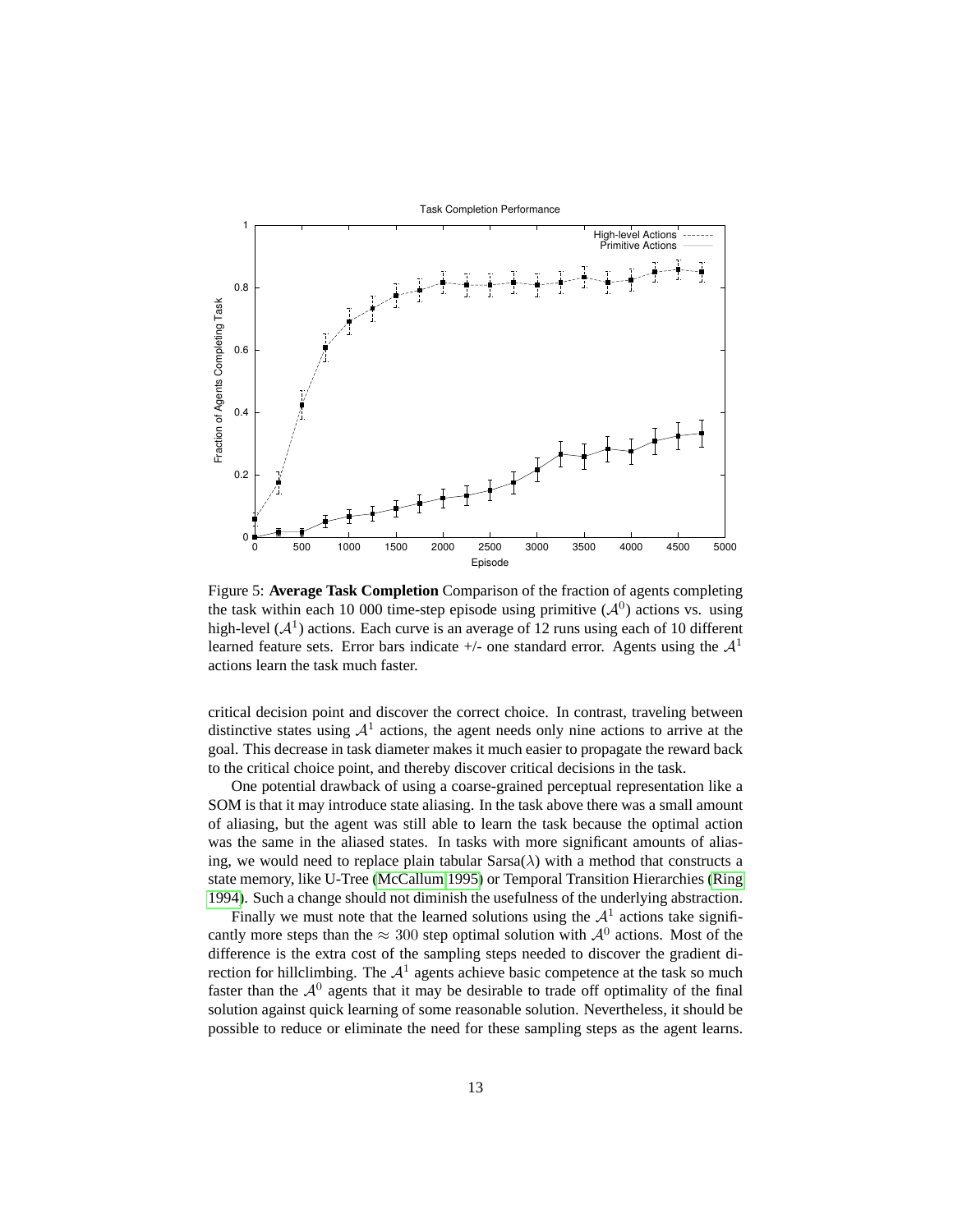

<span id="page-13-0"></span>Figure 6: **Navigation using Learned Abstraction**. An example episode after the agent has learned the task using the  $A<sup>1</sup>$  actions. The triangles indicate the state of the robot at the start of each  $A<sup>1</sup>$  action. The sequence of winning features corresponding to these states is [44, 10, 25, 32, 38, 5, 40, 44, 13] (See Figure [7\)](#page-14-2). The narrow line indicates the sequence of  $A^0$  actions used by the  $A^1$  actions. Note that in two cases the  $A^1$  actions carry the robot essentially abstract the concept, 'drive down the hall to the next decision point.' In the south corridor, the path turns slightly to the west at the transition from trajectory-following to hill-climbing. Navigating to the goal requires only 9  $\mathcal{A}^1$  actions, instead of hundreds of  $A^0$  actions, in other words, task diameter is vastly reduced.

We are currently investigating allowing the agent to learn a hillclimbing policy for on each feature as a nested reinforcement learning problem. The agent uses a separate subordinate, local GNG for the feature representation for each distinctive state neighborhood, and the hillclimbing learner has an action set consisting of the  $A^0$  actions plus a special 'quit' action, indicating when to finish hillclimbing. It is rewarded for achieving the highest possible activation quickly.

In addition to the cost of sampling actions for hillclimbing, the shortest path to the goal via distinctive states may be longer than the absolute optimal path. If truly optimal behavior is desired, it should be possible to use trajectories generated using the policy of  $A<sup>1</sup>$  actions to bootstrap a policy over  $A<sup>0</sup>$  actions and continue learning to optimize that policy, using methods similar to those used by [Smart and Kaelbling \(2000\)](#page-15-15). This is an area for future research.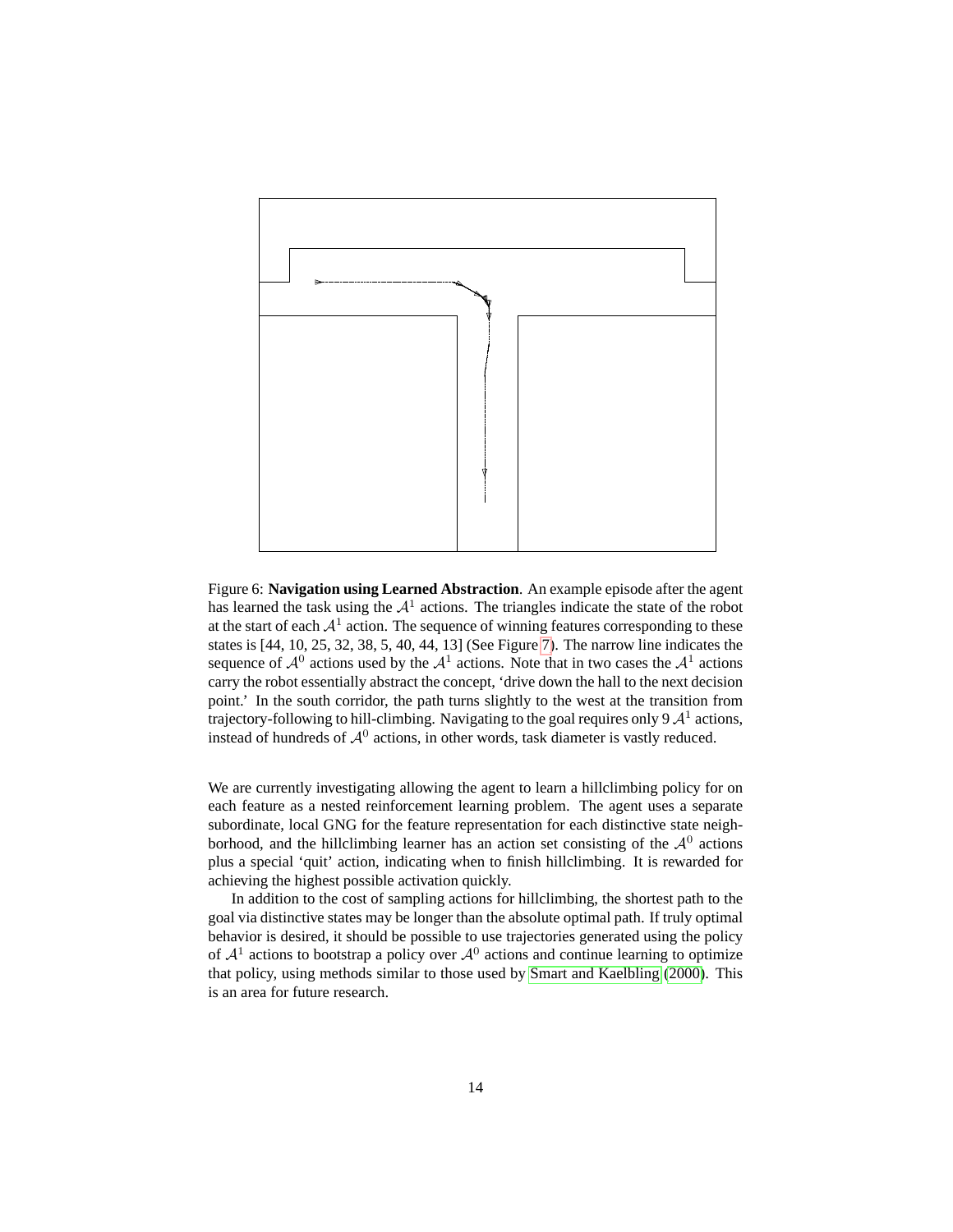

<span id="page-14-2"></span>Figure 7: **Features for Distinctive States** The perceptual features for the distinctive states used in the solution shown in Figure [6,](#page-13-0) in the order they were traversed in the solution. (Read left-to-right, top-to-bottom.)

# **6 Conclusion**

Self-Organizing Distinctive-state Abstraction (SODA) is a method by which a robot in a continuous world builds complementary perceptual and temporal abstractions by first self-organizing a feature map into a set of higher-level perceptual features, and then using those features to build a set of high-level actions that carry it between perceptually distinctive states in the environment. Experiments on a simulated robot navigation task showed that, starting with a robot with uninterpreted sensors and effectors, SODA was able to learn sets of high-level perceptual features, distinctive states, and actions that greatly abstracted and simplified the robot's model of its environment and its own sensorimotor access to it. Applying reinforcement learning to this abstracted model, the robot was able to learn much more quickly to navigate to its goal.

# **References**

- <span id="page-14-0"></span>Chaput, H. H., Kuipers, B., and Miikkulainen, R. (2003). Constructivist learning: A neural implementation of the schema mechanism. In *Proceedings of the Workshop on Self-Organizing Maps (WSOM03)*.
- <span id="page-14-1"></span>Digney, B. (1998). Learning hierarchical control structure for multiple tasks and changing environments. In *Proceedings of the Fifth Conference on the Simulation of Adaptive Behavior: SAB 98*.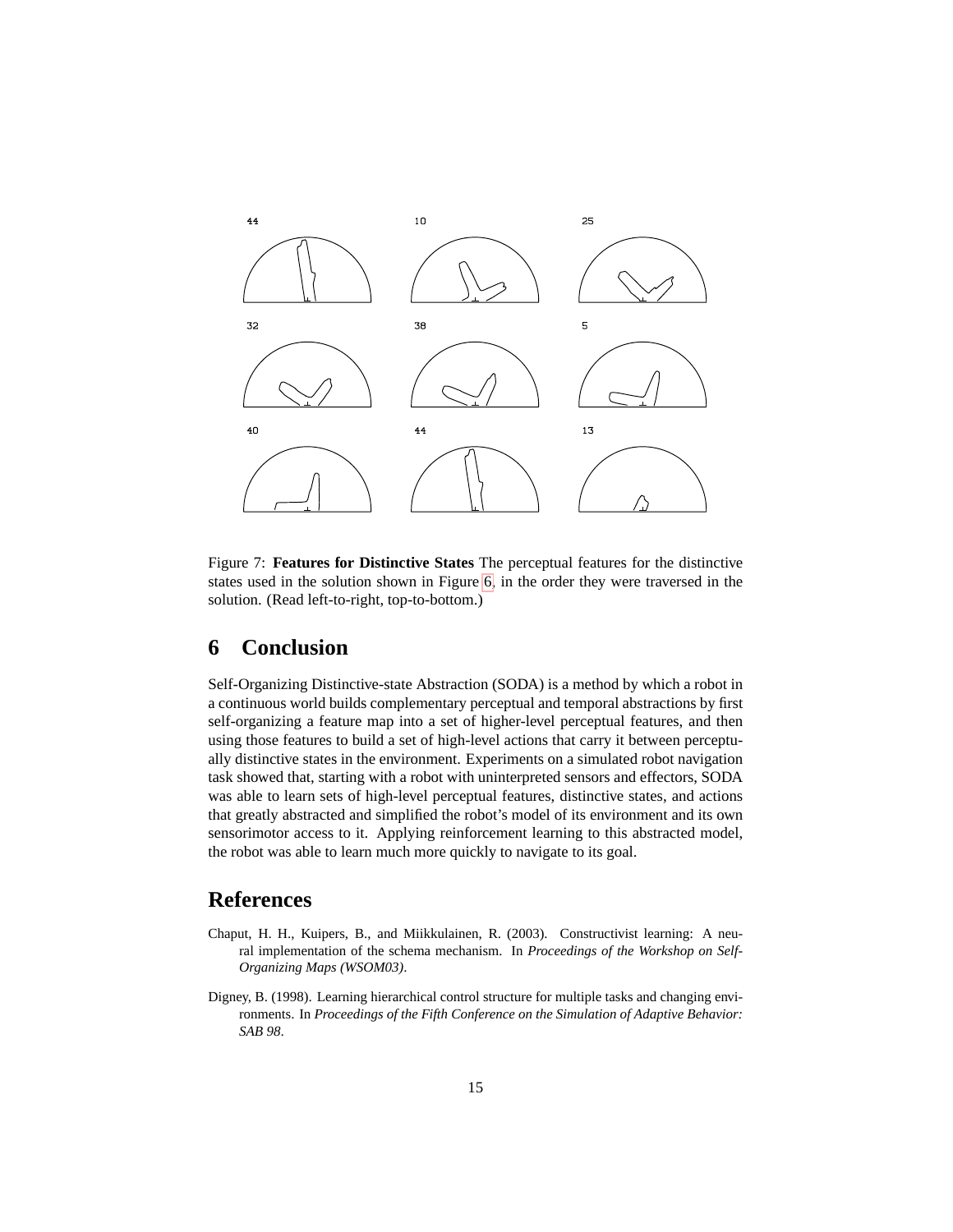- <span id="page-15-3"></span>Duckett, T., and Nehmzow, U. (2000). Performance comparison of landmark recognition systems for navigating mobile robots. In *Proc. 17th National Conf. on Artificial Intelligence (AAAI-2000)*, 826–831. AAAI Press/The MIT Press.
- <span id="page-15-6"></span>Fritzke, B. (1995). A growing neural gas network learns topologies. In *Advances in Neural Information Processing Systems 7*.
- <span id="page-15-12"></span>Gerkey, B., Vaughan, R. T., and Howard, A. (2003). The player/stage project: Tools for multirobot and distributed sensor systems. In *Proceedings of the 11th International Conference on Advanced Robotics*, 317–323. Coimbra, Portugal.
- <span id="page-15-10"></span>Hengst, B. (2002). Discovering hierarchy in reinforcement learning with hexq. In Sammut, C., and Hoffmann, A., editors, *Machine Learning: Proceedings of the 19th Annual Conference*, 243–250.
- <span id="page-15-0"></span>Kohonen, T. (1995). *Self-Organizing Maps*. Berlin: Springer.
- <span id="page-15-1"></span>Kuipers, B. (2000). The Spatial Semantic Hierarchy. *Artificial Intelligence*, 119:191–233.
- <span id="page-15-2"></span>Martinetz, T. M., Ritter, H., and Schulten, K. J. (1990). Three-dimensional neural net for learning visuomotor coordination of a robot arm. *IEEE Transactions on Neural Networks*, 1:131– 136.
- <span id="page-15-13"></span>McCallum, A. K. (1995). *Reinforcement Learning with Selective Perception and Hidden State*. PhD thesis, University of Rochester, Rochester, New York.
- <span id="page-15-8"></span>McGovern, A., and Barto, A. G. (2001). Automatic discovery of subgoals in reinforcement learning using diverse density. In *Machine Learning: Proceedings of the 18th Annual Conference*, 361–368.
- <span id="page-15-4"></span>Nehmzow, U., and Smithers, T. (1991). Mapbuilding using self-organizing networks in really useful robots. In *Proceedings SAB '91*.
- <span id="page-15-11"></span>Pierce, D. M., and Kuipers, B. J. (1997). Map learning with uninterpreted sensors and effectors. *Artificial Intelligence*, 92:169–227.
- <span id="page-15-7"></span>Precup, D. (2000). *Temporal abstraction in reinforcement learning*. PhD thesis, The University of Massachusetts at Amherst.
- <span id="page-15-5"></span>Provost, J., Beeson, P., and Kuipers, B. J. (2001). Toward learning the causal layer of the spatial semantic hierarchy using SOMs. AAAI Spring Symposium Workshop on Learning Grounded Representations.
- <span id="page-15-14"></span>Ring, M. B. (1994). *Continual Learning in Reinforcement Environments*. PhD thesis, Department of Computer Sciences, The University of Texas at Austin, Austin, Texas 78712.
- <span id="page-15-9"></span>Ryan, M. R. K. (2002). Using abstract models of behaviours to automatically generate reinforcement learning hierarchies. In *Proceedings of The 19th International Conference on Machine Learning*. Sydney, Australia.
- <span id="page-15-15"></span>Smart, W. D., and Kaelbling, L. P. (2000). Practical reinforcement learning in continuous spaces. In *Proceedings of the Seventeenth International Conference on Machine Learning (ICML 2000)*, 903–910.